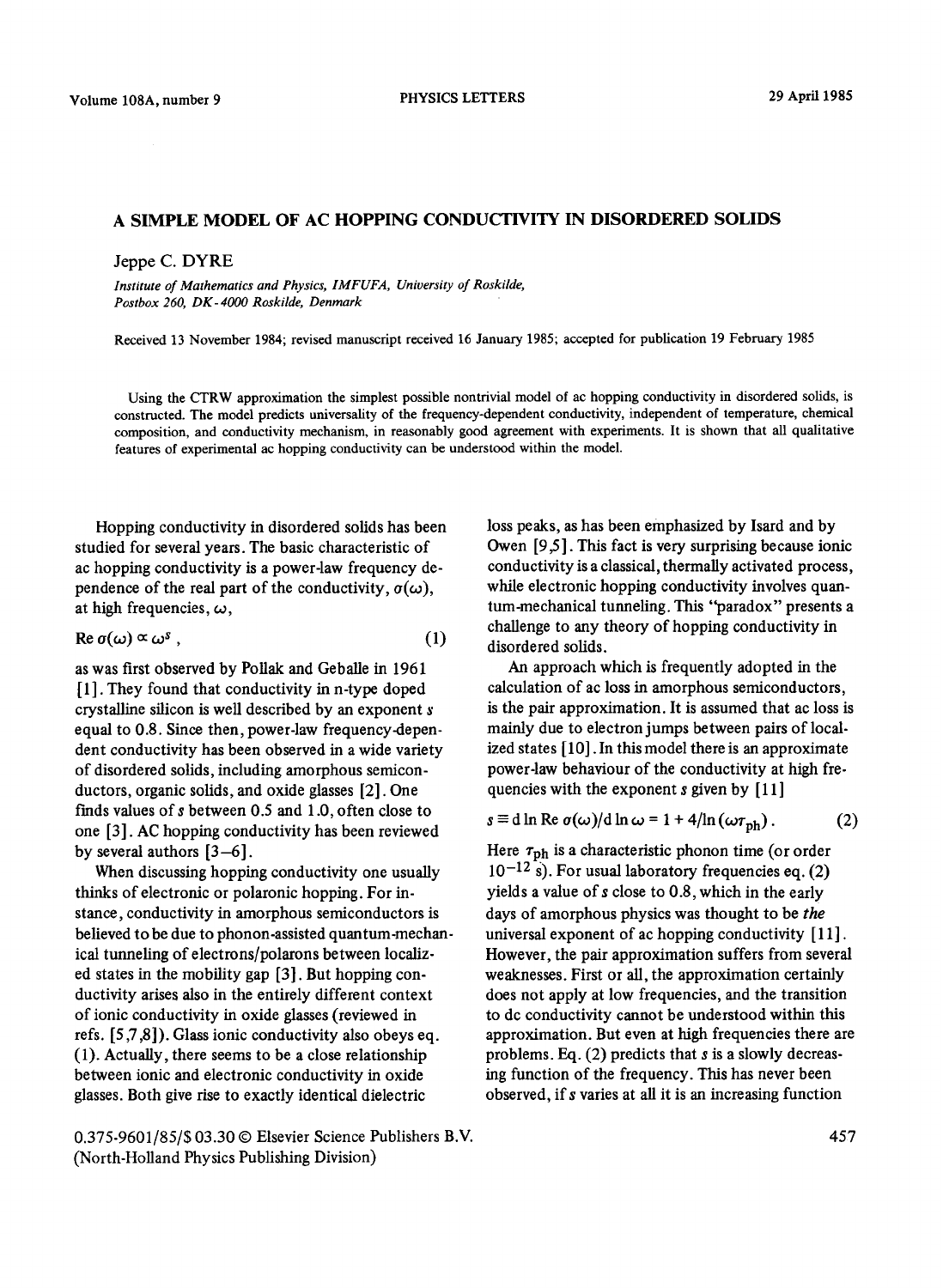of the frequency [5]. Also, in order to explain the frequently observed s values close to one (e.g. in most amorphous sohds at low temperatures) one has to assume values of  $\tau_{\text{ph}}$  smaller than 10<sup>-20</sup> s. But this is totally unrealistic.

A sounder approach to hopping conductivity is to consider the actual random walk of the charge carriers in the disordered solid. This approach was pioneered by Scher and Lax in their important papers of 1973 [12]. They proposed to model the disordered solid as a regular lattice with randomly varying jump frequencies  $\gamma$ . The frequency-dependent conductivity was then calculated by means of the continuous time random walk approximation (CTRW). Klafter and Silbey have later shown that the CTRW is formally rigorous [13]. The approximation in ref. [12] enters via the Scher-Lax method to construct the so-called hopping-time distribution function. Today, the Scher-Lax approach is known to be equivalent to the Hartree approximation, the simplest possible nontrivial mean-field approximation [14]. There exist more accurate (and more involved) mean-field approximations (e.g. EMA [14]), but we shall here use the Hartree approximation in which the conductivity is given by  $[14, 15]$ 

$$
\sigma(\omega) = K[-i\omega + \langle (\gamma + i\omega)^{-1} \rangle^{-1}].
$$
 (3)

In eq. (3) K is a constant (depending on charge carrier concentration, average jump distance, temperature, etc), and  $\langle \ \rangle$  denotes the average over the jump frequency distribution  $p(\gamma)$ .

By means of eq. (3)  $\sigma(\omega)$  is determined solely by  $p(\gamma)$ . We now address the problem of deriving the simplest possible  $p(\gamma)$  which still contains the essential physics of hopping conductivity. In the case of electronic tunneling between localized states, the jump frequency is essentially given by [16]

$$
\gamma \propto r^{3/2} e^{-2\alpha r} e^{-W/kT}, \qquad (4)
$$

where r is the jump distance,  $\alpha$  is the decay parameter for the wavefunctions of the localized states,  $W$  is the energy difference between the two states,  $k$  is the Boltzmann constant, and  $T$  is the temperature. If  $W$ varies according to a Boltzmann distribution  $[p(W) \propto$  $\exp(-W/kT_0)$  one arrives at  $p(\gamma) \propto \gamma^{-\delta}$  with a nontrivial  $\delta$  [this, of course, gives a non-trivial s in eq. (1)] [17]. Here we shall assume ad hoc that  $W$  varies

completely randomly. If furthermore the jump distance probability is given by a geometrical  $r^2$ -factor, it is not hard to see from eq. (4) that  $p(\gamma)$  is given by  $\gamma^{-1}$  times some logarithmic terms. If jumps to more than one nearest neighbour are allowed, the resulting jump frequency distribution is the above distribution convoluted with itself a number of times. Again one ends up with a  $\gamma^{-1}$ -term times some logarithmic terms which are not very important. Thus, a good approximation to the correct jump frequency distribution is

$$
p(\gamma) = (1/\ln \lambda)(1/\gamma), \quad \gamma_{\min} < \gamma < \gamma_{\max} , \tag{5}
$$

where two cut-off's,  $\gamma_{\text{min}}$  and  $\gamma_{\text{max}}$ , have been introduced, and  $\lambda = \gamma_{\text{max}}/\gamma_{\text{min}}$ . It is now easy to understand the surprising similarity between electronic and ionic hopping conductivity: A randomly varying ion jump activation energy will produce exactly the same jump frequency distribution as in the electronic case [eq. (5)], and thereby the same  $\sigma(\omega)$ . This is an important conclusion of this letter.

Substituting eq.  $(5)$  into eq.  $(3)$  we find

$$
\sigma(\omega) = K \left\{ -i\omega + i\omega \ln \lambda \left[ \ln \left( \frac{1 + i\omega/\gamma_{\min}}{1 + i\omega/\gamma_{\max}} \right) \right]^{-1} \right\} \tag{6}
$$

Eq. (6) implies that the conductivity rises from the dc conductivity,  $\sigma_0$ , to a high frequency conductivity,  $\sigma_{\infty}$ , in the frequency-range between  $\gamma_{\text{min}}$  and  $\gamma_{\text{max}}$ . While  $\gamma_{\text{min}}$  is seen experimentally as defining the transition from dc to ac conductivity, there is in most cases no sign of any leveling off of the conductivity at high frequencies. It is therefore desirable to eliminate the artificial cut-off at  $\gamma_{\text{max}}$ . But just letting  $\gamma_{\text{max}}$  go to infinity does not work since  $\sigma(\omega)$  diverges in this limit. Instead we use the following renormalization procedure: The dc conductivity is [from eq. (6)] given by

$$
\sigma_0 = K \ln \lambda / (\gamma_{\text{min}}^{-1} - \gamma_{\text{max}}^{-1}) \ . \tag{7}
$$

For large  $\lambda$  the first term in eq. (6) can be ignored, so substituting K ln  $\lambda$  from eq. (7) into eq. (6) we find

$$
\sigma(\omega) = \sigma_0 i \omega (\gamma_{\min}^{-1} - \gamma_{\max}^{-1})
$$

$$
\times \left[ \ln \left( \frac{1 + i \omega / \gamma_{\min}}{1 + i \omega / \gamma_{\max}} \right) \right]^{-1} . \tag{8}
$$

Now it is possible to let  $\gamma_{\text{max}}$  go to infinity. In this limit we finally find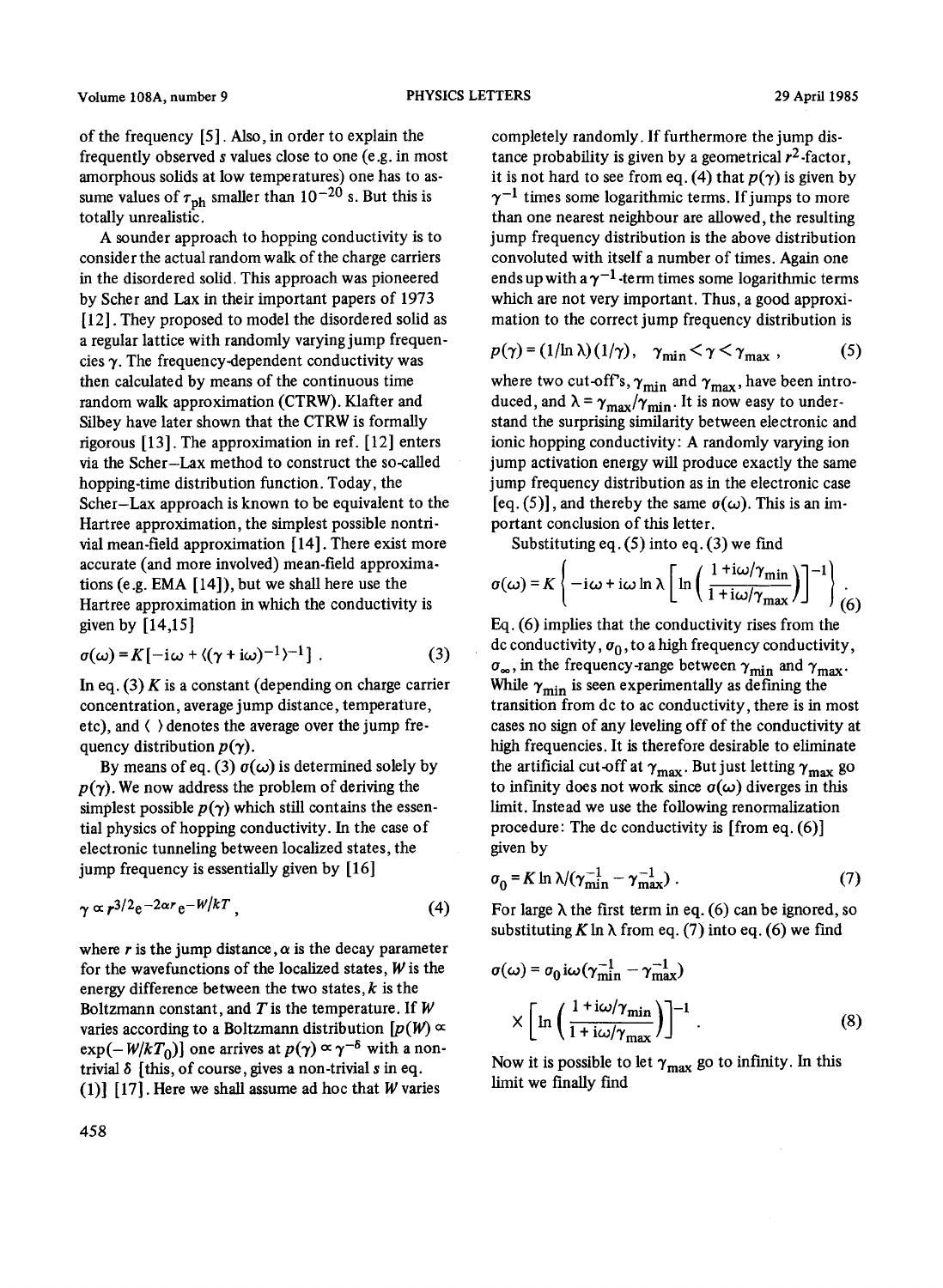

Fig. 1. Predictions of the model (full curve) and some experimental data for various hopping systems. The phenomenological time  $\tau$ has been chosen for each data set to fit the curve as well as possible ( $\tau$  varies between 10<sup>-7</sup> s and 10<sup>3</sup> s). The data represent hopping conductivity in: (1) n-doped crystalline silicon  $(X)$  [1] (using the universal conductivity curve [12]), (2) sputtered films of arsenic at 295 K ( $\bullet$ ) [3], (3) ionically conducting glasses (e.g. sodium silicates etc.) ( $\circ$ ) ( $\sigma_0$  has been calculated using Namikawa's formula [19]),[5], (4) glow discharge silicon at 283 K ( $\Delta$ ) [20], (5) silicon monoxide at 241 K (+) [21], (6) amorphous germanium at 88.5 K (n) [22], (7)  $Mn_{1.8}Ni_{0.6}Co_{0.6}O_4$  at various temperatures (using the universal curve of fig. 8a of ref. [23]) ( $\triangledown$ ), (8) monolayer of stearic acid at  $300 \text{ K}$  (o)  $[24]$ .

$$
\sigma(\omega) = \sigma_0 i \omega \tau [\ln (1 + i \omega \tau)]^{-1}, \qquad (9)
$$

where  $\tau = \gamma_{\min}^{-1}$ . The real part of the conductivity is given by

$$
\operatorname{Re}\, \sigma(\omega) = \sigma_0 \frac{\omega \tau \arctan(\omega \tau)}{\{\ln\left[1 + (\omega \tau)^2\right]^{1/2}\}^2 + \left[\arctan(\omega \tau)\right]^2}.
$$

The model predicts a universal frequency dependence of the conductivity (except for scale transformations), independent of chemical composition and temperature. Universality of  $\sigma(\omega)$  in suitably reduced units has been frequently discussed in connection with hopping conductivity  $[5,9,12,18]$ , but always in more restricted context. In fig. 1 the predicted real part of the conductivity is drawn together with data (randomly selected from the literature) for various hopping systems. A careful inspection of fig. 1 reveals that the ambitious claim of complete universality is

not in agreement with experiment. But the model certainly reproduces the overall trend of the data. At high frequencies the conductivity follows an approximate power law. The exponent  $s$  is from eq. (10) given by

$$
s \approx 1 - 2/\ln(\omega \tau) \tag{11}
$$

Exact values of s for different  $\omega\tau$  are given in table 1. As in the pair approximation s is always smaller than one. Contrary to the pair approximation, but in agreement with experiment [5], the theory predicts that s is a slightly increasing function of the frequency. At very high frequencies s approaches one. Thus, as a consequence of the universality the theory predicts that whenever an exponent s close to one is observed, the dc conductivity is very small compared to the measured ac conductivity.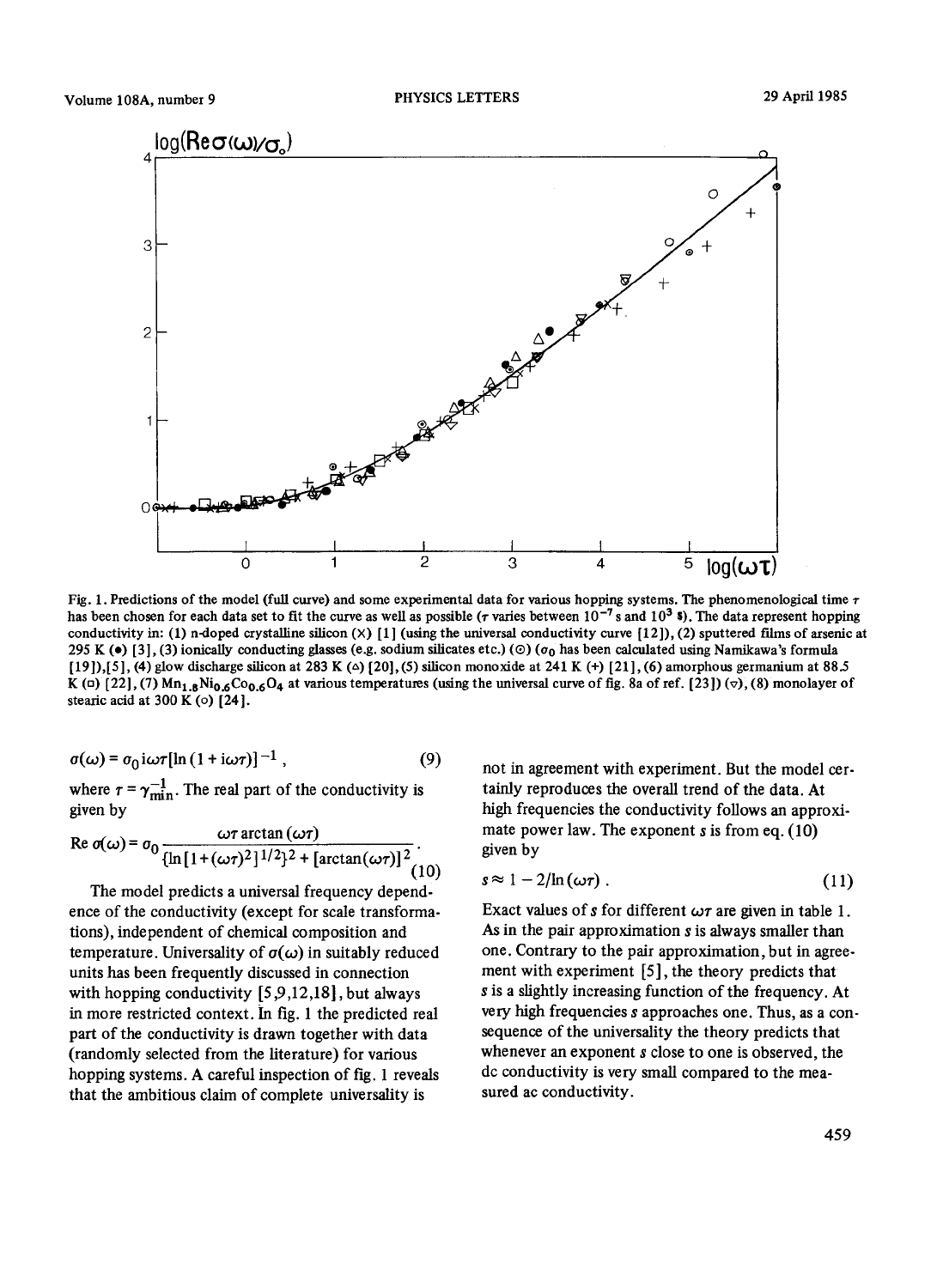Table 1

Model predictions of the exponent s defined by  $s = d \ln Re \, \sigma(\omega)$ / d ln  $\omega$  at various  $\omega\tau$ . Also, the approximate expression of s,  $1 - 2/\ln (\omega \tau)$ , is included [eq. (11)].

| $\omega\tau$    | s    | $1 - 2/\ln(\omega \tau)$ |
|-----------------|------|--------------------------|
| $10^{2}$        | 0.62 | 0.57                     |
| 10 <sup>4</sup> | 0.79 | 0.78                     |
| 10 <sup>6</sup> | 0.86 | 0.86                     |
| $10^{8}$        | 0.89 | 0.89                     |
| $10^{10}$       | 0.91 | 0.91                     |
| $10^{12}$       | 0.93 | 0.93                     |
| $10^{14}$       | 0.94 | 0.94                     |
| $10^{16}$       | 0.95 | 0.95                     |

Eq. (7) predicts proportionality between  $\sigma_0$  and  $\gamma_{\min}$  =  $\tau^{-1}$  (for  $\gamma_{\min} \ll \gamma_{\max}$ ). This proportionality is due to the fact that the jump frequency distribution eq. (5) strongly emphasizes the smallest jump frequencies, which are also the most important for  $\sigma_0$  because they partially act as traps. Proportionality between  $\sigma_0$  and the dielectric loss peak frequency (which in the present model is of order  $\tau^{-1}$ ) has been known experimentally for several years [8,9,19]. Actually, the constant K is proportional to  $T^{-1}$  [14], so for a given sample we have

$$
\sigma_0 = (p/T)\tau^{-1} \tag{12}
$$

where  $p$  is a temperature-independent constant. Substituting eq. (12) into eq. (9) we get

$$
\sigma(\omega, T) = i\omega p \quad \left[ T \ln \left( 1 + \frac{i\omega p}{T \sigma_0(T)} \right) \right]^{-1}.
$$
 (13)

In all hopping systems  $\sigma_0$  is zero at zero temperature, so from eqs.  $(11)$  and  $(12)$  we conclude that the exponent s (at a definite frequency) goes to one as the temperature goes to zero. This is what is always observed [3]. Eq. (13) prescribes how to displace the universal  $\sigma(\omega)$ -curve as the temperature varies [12]. In fig. 2 is shown the predicted and measured  $\sigma(\omega)$ at some different temperatures for amorphous germanium. The agreement between theory and experiments is good.

In conclusion, a simple model of ac hopping conductivity has been constructed. The model suggests that the physics of ac hopping conductivity may be simpler than has hitherto been recognized. The model is semi-phenomenological in the sense that the absolute values of  $\sigma_0$  and  $\tau$  are not predicted. Three ap-



Fig. 2. Comparison between the prediction of eq. (13) (full curves) and measurements on amorphous germanium at various temperatures [22]. The universal conductivity curve has been fitted to the data at 77 K, and then displaced according to eq. (13) to fit the data at the other temperatures.

proximations are involved in the model: (1) the CTRW approximation, (2) a jump frequency distribution proportional to  $\gamma^{-1}$ , and (3) the existence of a sharp cut-off at  $\gamma_{\text{min}}$ . As regards the last point, it should be noted that in the case of nearest-neighbour hopping between localized states, a sharp cut-off is indeed realistic. This is a consequence of the exponential factor in the Hertz nearest-neighbour distance distribution:  $p(r) \propto r^2 \exp(-cr^3)$  [15]. At low temperatures, when variable-range hopping is believed to take place [I 1], the sharp cut-off becomes unrealistic. Also, in the case of glass ionic conductivity, a sharp jump frequency cut-off may well be questioned. However, the cut-off problem only affects the transition from dc to ac conductivity.

The model predicts universality of the frequencydependent conductivity (in suitable units), independent of chemical composition and temperature. Although exact universality is not observed (fig. 1), the claim of universality has a number of interesting qualitative consequences. First of all, electronic, polaronic and ionic hopping conductivity in disordered solids should be similar. Any hopping system should have a

460